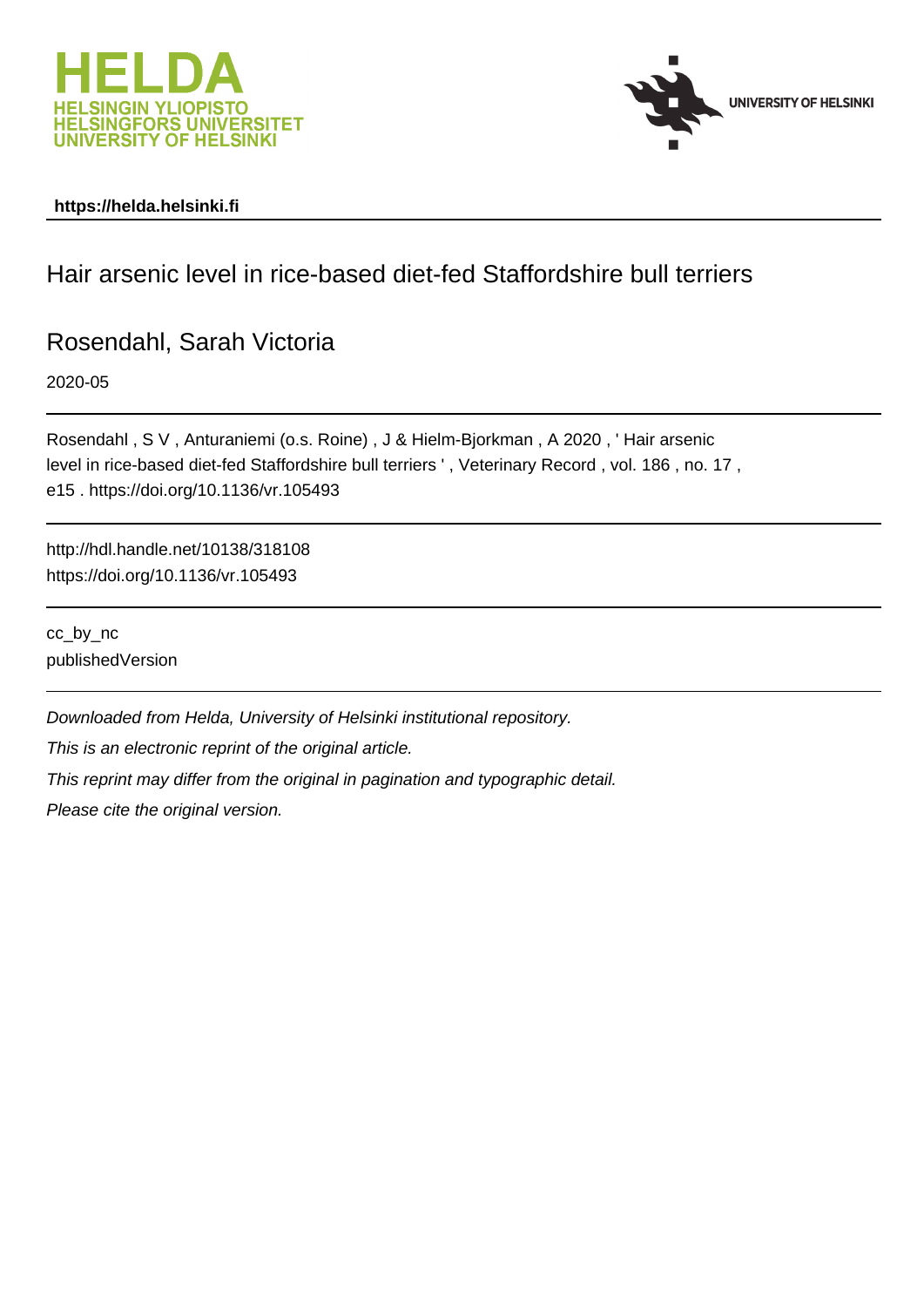

# **Hair arsenic level in rice-based dietfed Staffordshire bull terriers**

Sarah Rosendahl <sup>(D</sup>, Johanna Anturaniemi (D, Anna Hielm-Björkman

#### **Abstract**

**Background** There have been concerns related to inorganic arsenic (iAs) in rice and the risk of chronic toxicity in human beings, especially children. Rice is a common constituent of pet food, and dogs often eat the same food on a continual daily basis for long periods of time. Therefore, the purpose of this study was to assess the risk of chronic iAs exposure in rice-based diet-fed dogs.

**Methods** Hair iAs level was measured in seven rice-based diet-fed dogs (mean age 3.8 years) and in nine dogs that did not consume any rice (mean age 4.4 years), using inductively coupled plasma mass spectrometry. **Results** The hair iAs level was significantly higher ( $P=0.005$ ) in dogs fed a rice-based diet (mean 0.143 µg/g) than in dogs that did not consume any rice (mean  $0.086 \mu g/g$ ), while age and sex did not show associations with hair iAs level.

**Conclusion** The results suggest that eating a rice-based diet for long periods of time represents a risk for chronic iAs exposure in dogs.

Arsenic (As) is a metalloid that is ubiquitous in the environment as highly toxic inorganic arsenic (iAs) or as non-toxic organic arsenic  $(0As).<sup>1</sup>$  In human beings, chronic exposure to iAs has been associated with tumours of the skin, bladder and lungs,<sup>2</sup> and with alterations in gastrointestinal, neurological, cardiovascular, immunological, haematological, pulmonary and developmental function.3 In dogs, research has mainly focused on nephrotoxicity.<sup>4</sup> iAs is mostly found in the water of certain geographical areas and in rice and rice products, $5-7$  while oAs is found in fish and seafood.<sup>8</sup> Lately, there have been some recommendations to limit rice intake in human beings, especially children, due to iAs content.<sup>9 10</sup> Rice is often a major constituent of commercial pet foods,<sup>11</sup> and considering that pets often eat the same food on a continual daily basis over long periods of time, this could expose them to long-term iAs intake. In pet foods, higher total As levels have been found in fish-based diets compared with poultry or red meat-based diets.12 13 Even though the legal safety limit of total As content might not be surpassed in most pet

#### Veterinary Record (2019) doi:10.1136/ vetrec-2019-105493

Department of Equine and Small Animal Medicine, University of Helsinki, Faculty of Veterinary Medicine, Helsinki, Finland

Provenance and peer review Not commissioned; externally peer reviewed.

E-mail for correspondence: Sarah Rosendahl; sarah.rosendahl@helsinki.fi

Received April 3, 2019 Revised September 18, 2019 Accepted October 6, 2019

foods, iAs is considered a non-threshold carcinogen and any exposure constitutes a health risk.<sup>14</sup> When measuring low-level dietary exposure to iAs, hair and urine are considered the most useful specimens in dogs.<sup>15</sup> iAs is the predominant form of As in hair.<sup>16</sup> Based on animal studies, oAs does not accumulate in hair,<sup>17</sup> and therefore consumption of fish and seafood should not be a confounding factor when measuring hair As. The aim of this study was to compare hair iAs levels in dogs fed a rice-based diet with dogs that did not consume any rice, to assess the risk of chronic iAs exposure in rice-based diet-fed dogs. The hypothesis was that long-term consumption of a rice-based diet would lead to elevated hair iAs levels in dogs.

The dogs in this study were part of a larger diet intervention study on atopic dermatitis in Staffordshire bull terrier dogs. Only baseline values were used. A total of 45 dogs had baseline values for hair iAs level. Inclusion criteria for the study group were a dog eating a diet of 80 per cent or more of a rice-based (rice as first or second ingredient) dry dog food and for the control group a dog that did not consume any rice. Exclusion criteria for both groups were dogs that had been eating their current diet for less than one year, dogs that were eating mixed diet and dogs that had lacking data. After considering the inclusion and exclusion criteria, 17 dogs were eligible for this study. Since only one was non-atopic, it was furthermore excluded to make the study group more homogeneous. The study group consisted of seven dogs (two males, five females; mean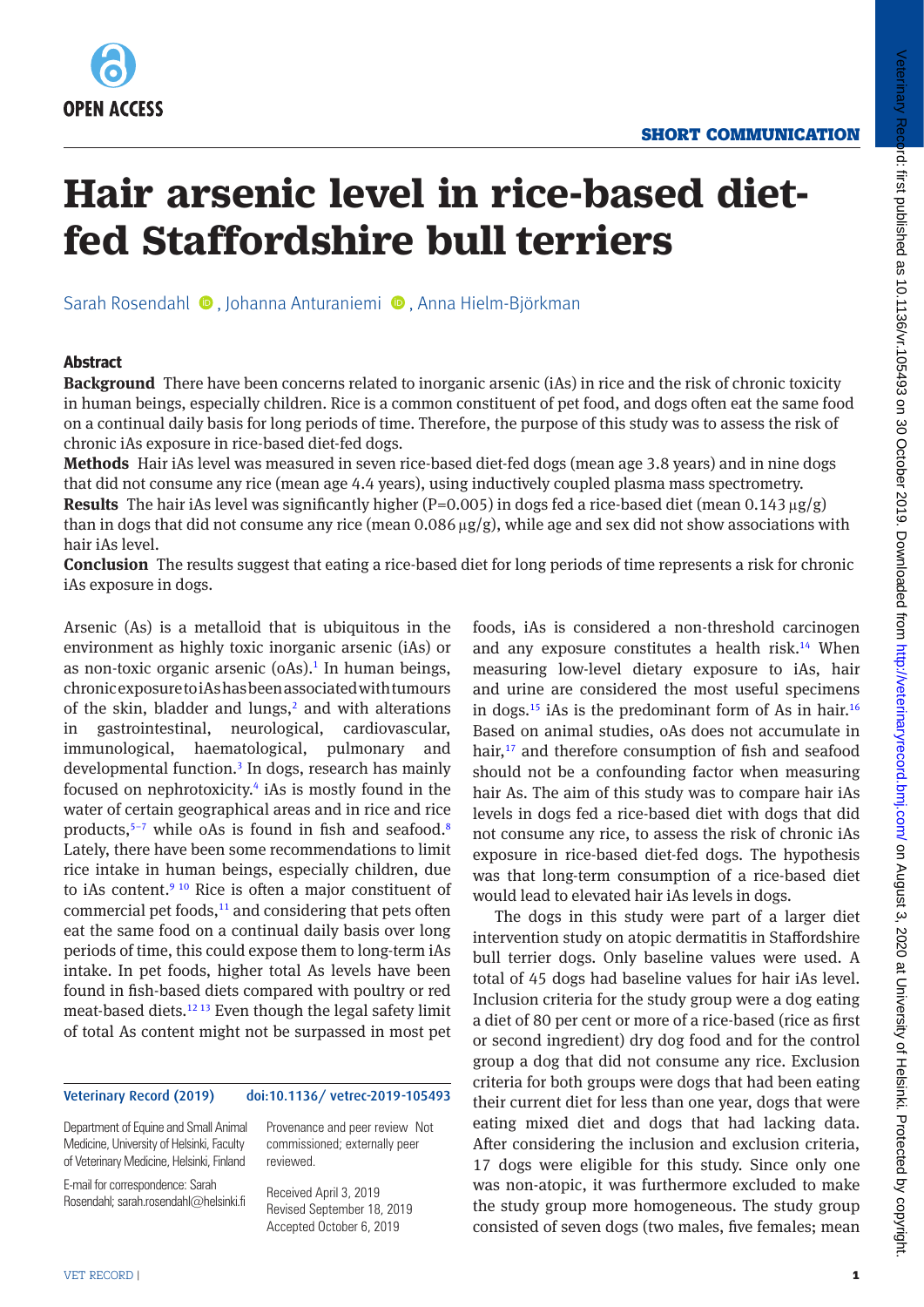| Table 1<br>Basic information and hair iAs level of all study dogs (N=16) |             |           |            |                            |
|--------------------------------------------------------------------------|-------------|-----------|------------|----------------------------|
| Dog and sex                                                              | Age (years) | Diet type | Diet group | Hair iAs level $(\mu g/g)$ |
| 1F                                                                       | 8.5         | 100% raw  | Control    | 0.06                       |
| 2M                                                                       | 2.3         | 100% raw  | Control    | 0.06                       |
| 3M                                                                       | 1.4         | 100% raw  | Control    | 0.07                       |
| 4M                                                                       | 7.7         | 97% raw   | Control    | 0.07                       |
| 5F                                                                       | 1.8         | 90% raw   | Control    | 0.08                       |
| 6F                                                                       | 2.9         | 100% raw  | Control    | 0.09                       |
| 7F                                                                       | 9.7         | 80% dry   | Study      | 0.10                       |
| <b>8M</b>                                                                | 3.4         | 100% raw  | Control    | 0.10                       |
| 9M                                                                       | 6.1         | 95% dry   | Study      | 0.11                       |
| 10F                                                                      | 6.0         | 100% raw  | Control    | 0.12                       |
| 11F                                                                      | 5.4         | 90% wet   | Control    | 0.12                       |
| 12F                                                                      | 2.0         | 100% dry  | Study      | 0.12                       |
| 13F                                                                      | 5.5         | 80% dry   | Study      | 0.14                       |
| 14F                                                                      | 1.3         | 80% dry   | Study      | 0.14                       |
| 15F                                                                      | 1.1         | 90% dry   | Study      | 0.18                       |
| 16M                                                                      | 1.1         | 96% drv   | Study      | 0.21                       |
| F, female; iAs, inorganic arsenic; M, male.                              |             |           |            |                            |

age 3.8 years) and the control group of nine dogs (four males, five females; mean age 4.4 years) (table 1). Information about the dogs' diets was collected via a questionnaire which the owners completed before entering into the study. Hair samples were collected from all dogs. The owners were asked not to wash the dogs two weeks before sampling. About 125mg of hair was cut from the underside of the tail and placed into paper envelopes labelled with the dog's name, age and sex. Samples were analysed at Trace Elements (Texas, USA) for hair iAs using inductively coupled plasma mass spectrometry (Sciex Elan models 6100 and 9000) and microwave digestion method (CEM Mars 5 Plus). Results were given as mg% (milligrams per 100grams) and converted into  $\mu$ g/g to allow for comparison with previous studies. Data were analysed using SPSS V.25 for Windows (IBM, Armonk, New York, USA). A linear regression model was performed using hair iAs level as dependent variable and diet (rice/no rice), age and sex as independent variables. A critical P value of 0.05 was chosen to denote statistical significance.

According to the linear regression model, the hair iAs level in the study group (mean  $0.143 \mu$ g/g; minimum 0.10; maximum 0.21; sd 0.039) was significantly higher  $(P=0.005)$  than in the control group (mean 0.086  $\mu$ g/g; minimum 0.06; maximum 0.12; sd 0.024) (figure 1). Age



**Figure 1** Mean hair inorganic arsenic level in the study group (n=7) and in the control group (n=9), analysed using linear regression model. \*P=0.005.

and sex did not show significant association with the hair iAs levels (P=0.128 and P=0.710, respectively). The interanimal variabilities in the study and control groups were 27.6 per cent and 27.5 per cent, respectively.

Albeit statistically significant, the difference in mean iAs level between groups was small and the minimum and maximum values overlapped; thus, the toxicological difference might be small. Anyway, the mean iAs level in the study group was higher than that considered by Neiger and Osweiler<sup>15</sup> as typical background level in unexposed dogs  $(0.12 \mu g/g)$  as well as that in dogs from different areas in Slovakia  $(0.08-0.11 \text{ µg/g})$ ,<sup>18</sup> although the differences were small. There is a lack of data on hair iAs levels in dogs, but in human beings levels of  $0.1-0.5 \mu g/g$  have been indicated for chronic exposure.19 Even though iAs levels measured in the current study do not indicate toxicity, the role of chronic iAs exposure in dogs needs to be further assessed, taking into consideration adverse health effects observed in human beings such as cancer,<sup>20</sup> diabetes,<sup>21</sup> neurological effects<sup>22</sup> and increased oxidative stress.<sup>23</sup>

In conclusion, dogs eating a diet of rice-based dry dog food had higher hair iAs levels than dogs that did not eat any rice. This suggests that eating a rice-based diet for long periods of time represents a risk for chronic iAs exposure in dogs. These results emphasise the need to establish a less monotonous diet for dogs to minimise the risk of accumulating a certain contaminant. Based on these results, hair mineral analysis can be considered an informative, cheap and non-invasive method in determining iAs exposure in dogs. Future studies should include parallel urine analyses and larger sample size.

**Funding** This study was funded by Victoriastiftelsen.

**Competing interests** None declared.

**Ethics approval** The study protocol was approved by the Animal Experiment Board in Finland (ELLA) (permit number: ESAVI/3244/04.10.07/2013).

**Data availability statement** All data relevant to the study are included in the article.

**Open access** This is an open access article distributed in accordance with the Creative Commons Attribution Non Commercial (CC BY-NC 4.0) license, which permits others to distribute, remix, adapt, build upon this work non-commercially, and license their derivative works on different terms, provided the original work is properly cited, an indication of whether changes were made, and the use is non-commercial. See: [http://creativecommons.org/licenses/by-nc/4.0/.](http://creativecommons.org/licenses/by-nc/4.0/)

© British Veterinary Association 2019. Re-use permitted under CC BY-NC. No commercial re-use. Published by BMJ.

#### **ORCID iDs**

Sarah Rosendahl<http://orcid.org/0000-0002-1990-3563> Johanna Anturaniemi <http://orcid.org/0000-0002-2766-6254>

#### **References**

- **1** Hughes MF, Beck BD, Chen Y, *et al*. Arsenic exposure and toxicology: a historical perspective. *[Toxicol Sci](http://dx.doi.org/10.1093/toxsci/kfr184)* 2011;123:305–32.
- **2** Hong Y-S, Song K-H, Chung J-Y. Health effects of chronic arsenic exposure. *[J Prev Med](http://dx.doi.org/10.3961/jpmph.14.035) [Public Health](http://dx.doi.org/10.3961/jpmph.14.035)* 2014;47:245–52.
- **3** World Health Organization. Safety evaluation of certain contaminants in food. who food additives series No. 63, 2011.
- **4** Tsukamoto H, Parker HR, Gribble DH, *et al*. Nephrotoxicity of sodium arsenate in dogs. *[Am J Vet Res](http://www.ncbi.nlm.nih.gov/pubmed/6686417)* 1983;44:2324–30.
- **5** Sun G-X, Williams PN, Carey A-M, *et al*. Inorganic arsenic in rice bran and its products are an order of magnitude higher than in bulk grain. *[Environ Sci Technol](http://dx.doi.org/10.1021/es801238p)* 2008;42:7542–6.